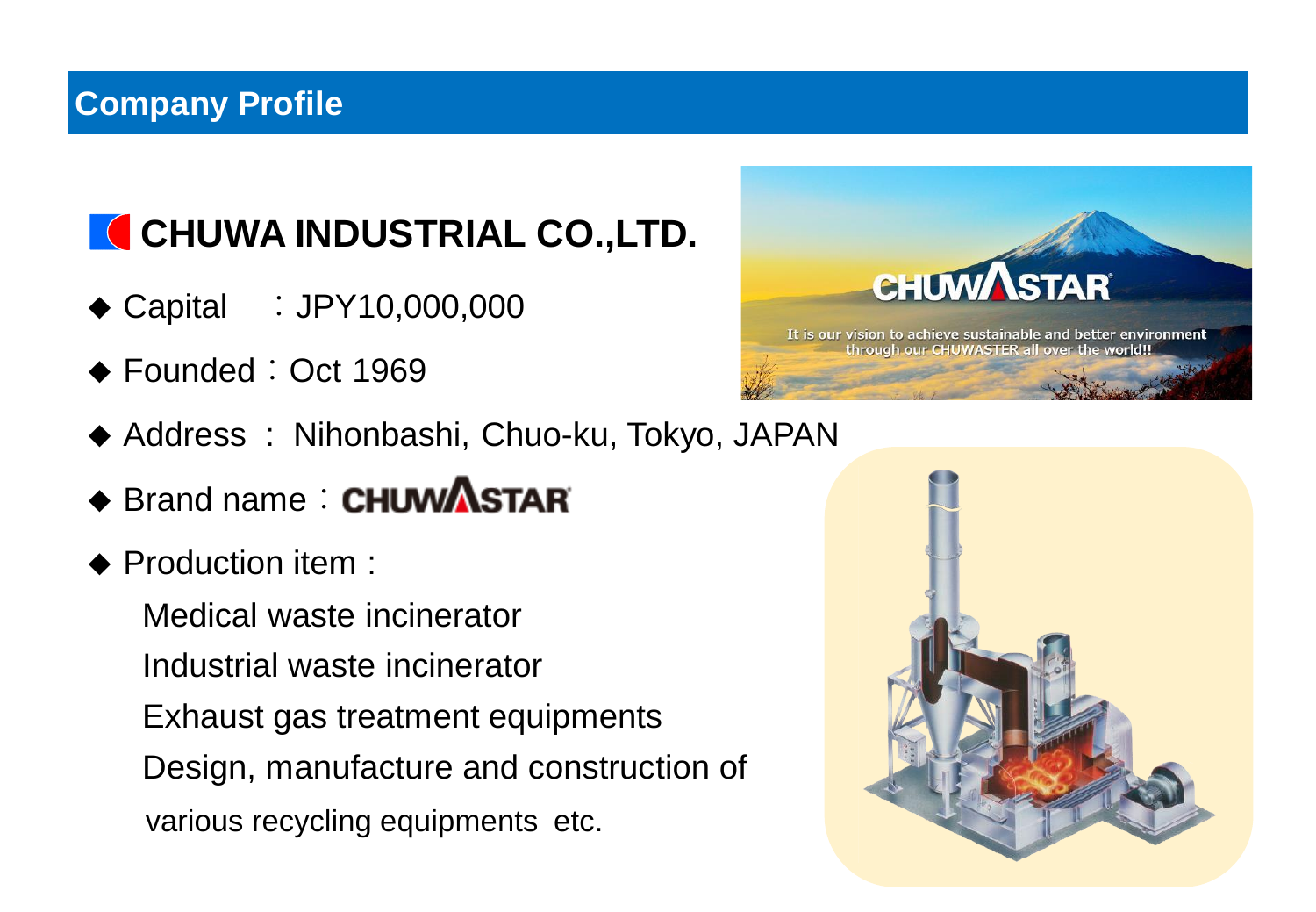#### **Technology & Solution**

Chuwa Industrial Co, Ltd. has half a century history in the industry. We have shipped 7,000 units in Japan and for export we have shipped 560 units to 33 countries all over the world. CHUWASTAR incinerator has two structural features. First, the incinerator has a water-cooling structure, which is a double structure covered with a water jacket. Another feature is the structure forces the air for combustion into the furnace.These two structural features bring out the following performance.

#### Performance:

- $\checkmark$  High durability
- $\checkmark$  High safety
- $\checkmark$  Heat recycling
- $\checkmark$  Smokeless incineration
- $\checkmark$  High speed incineration
- $\checkmark$  Mixed waste incineration









Type "F" Type "AP" Type "CX"